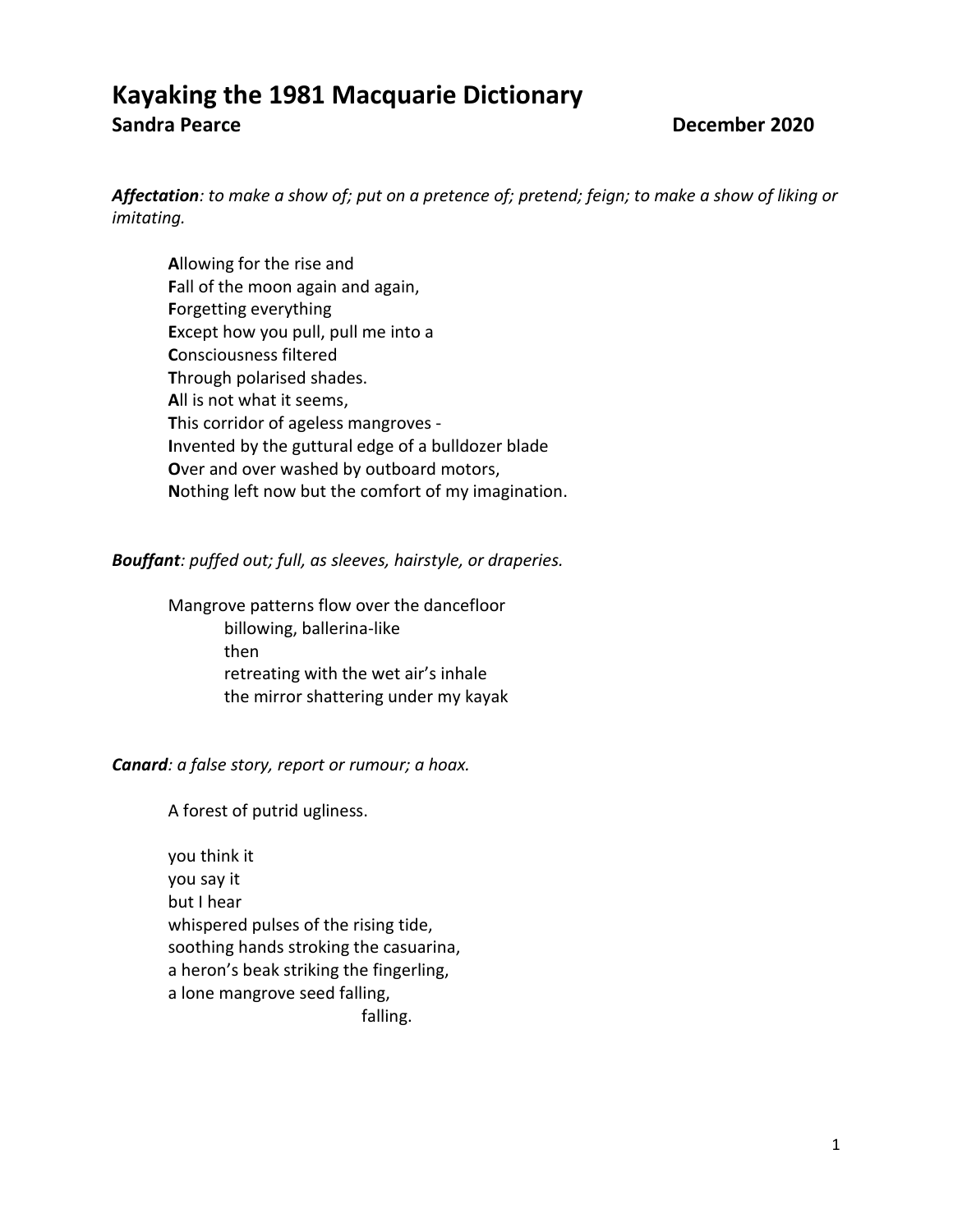*Duologue: a conversation between two persons; a dialogue.*

Its just you and me. I've tied my restless kayak to your trunk. I'm listening.

#### *Eskimo dog: a breed of strong dogs used by the Eskimos to draw sledges.*

my kayak skates and shimmers, drawn along by the current.

depending on the tide I may be going north or south to the right or in between.

sometimes I paddle but often I just pause my eyes my ears my taste - I am this moment.

*See also: Laxation*

*Fling: to throw, cast, or hurl; to move with haste or violence; rush; dash; a spell of unrestrained indulgence of one's impulses.*

mullet throw yourself out into the world breach the boundaries gulp the unknown make a splash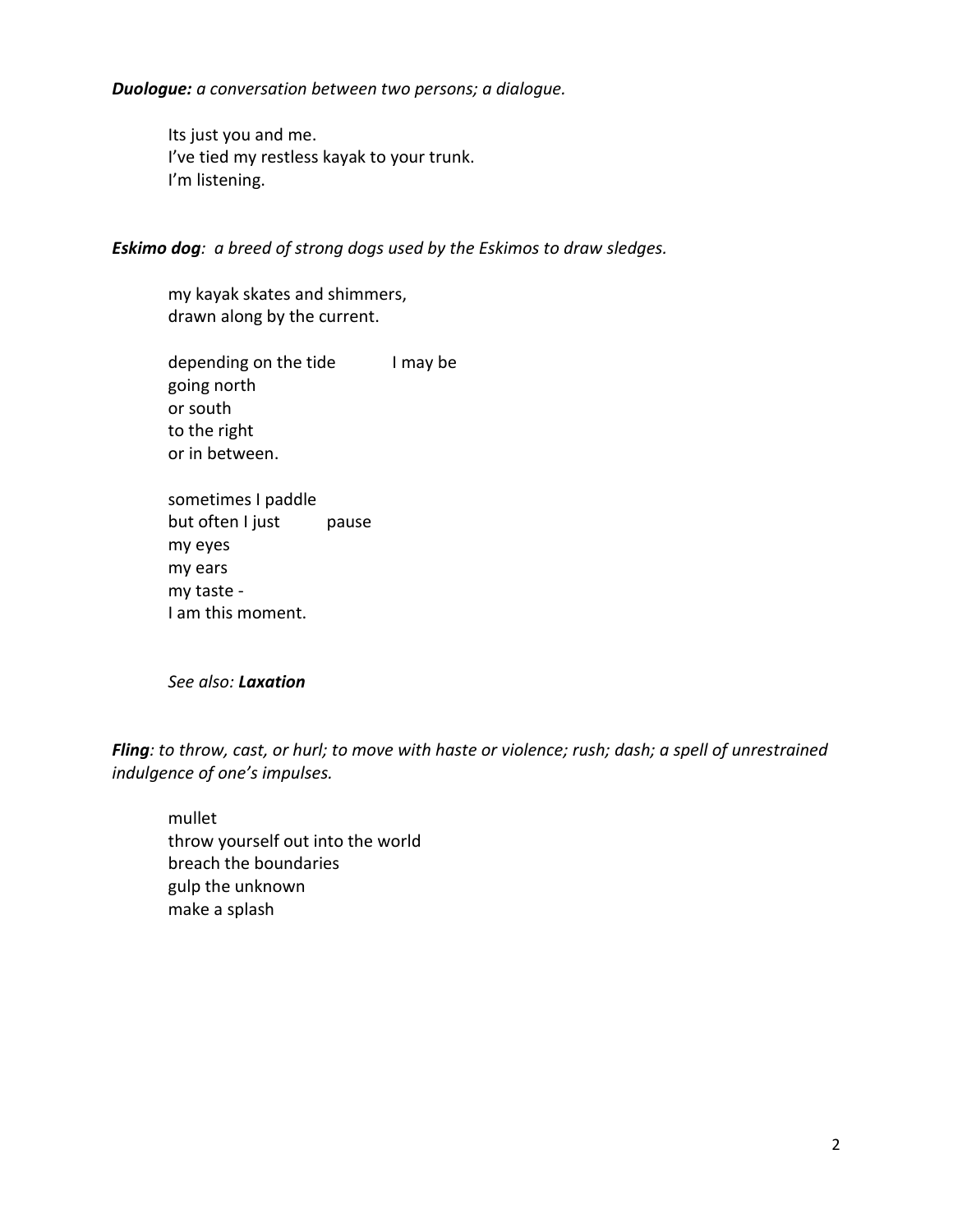#### *Gangway: a passageway.*

why is it that when the journey ends my mind settles into its favourite spot on the lounge but my heart lingers amongst the prop roots and cicada song

- *time doesn't let me forget*

#### *Hoard: an accumulation of something for preservation or future use.*

My studio is a space for storing thoughts –

A library of flotsam floating past my kayak, an overabundance of tangled mangrove roots lashed together with seaweed string, a boxful of bog rush, an assemblage of toadfish hanging around the ramp, a compilation of casuarina melodies, a shelfie of periwinkles, a collection of sand collars, and an aggregation of blue blubber jellyfish stashed at the back of the top shelf.

#### *Interfold: to fold, one within another; fold together.*

I fold into my kayak like an A4 letter into an envelope. One leg after the other - right leg first keep it steady! adjust my sit bones stand up my collar firm my hat onto my head pull the cord to my right - deploy the rudder check grasp my paddle crease my anticipation into a smile.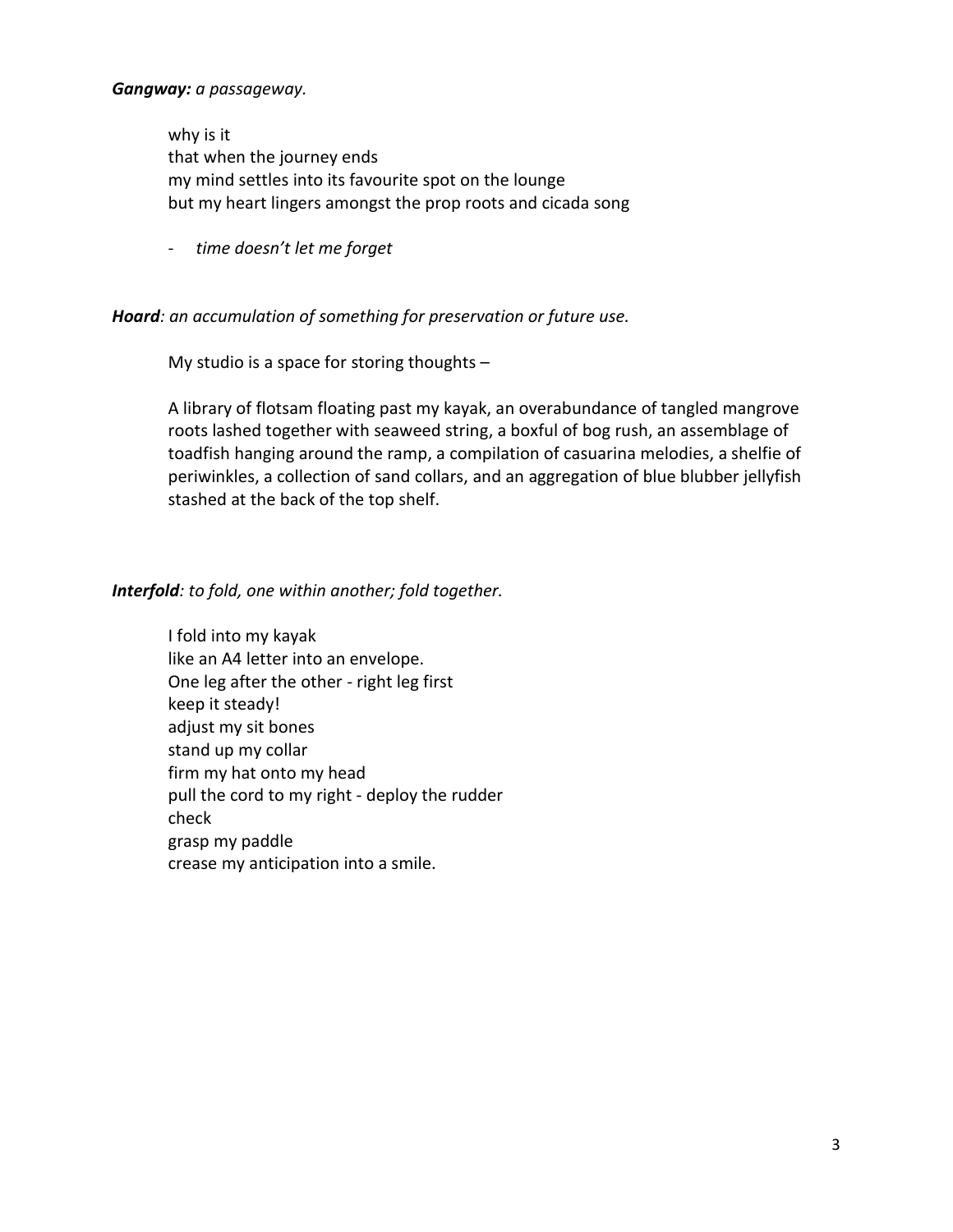*Jupon: a close-fitting tunic, usually padded and bearing heraldic arms, worn over armour.*

Gortex hat, with strap for when its blowing more than 25knots Sunglasses, polarised Sunscreen, applied to face and neck, SPF50, preferred brand Nivea Lip balm, SPF50, unscented Watch, BabyG, digital, white, stained Tissue, folded into a square, placed in top pocket of shirt Long sleeved Katmandu beige shirt, collar up Waterproof shorts, or if ordinary shorts, a small towel to place on my lap to catch drips Life Jacket, neon pink, especially designed for females, with safety whistle attached Old cycling gloves, also pink but faded Clogs, also pink and also faded and also stained Insect Repellant, sprayed with gusto over clothing and exposed skin, avoiding eyes

*Knife edge: the edge of a knife; anything very sharp.*

 knife EDGE concrete EDGE EDGE of stability rock L EDGE shadow EDGEs EDGE of days end slowly EDGE away a creek EDGEd with boat wash Microsoft EDGE water's EDGE the EDGE of my body serrated EDGE

*Laxation: a loosening or relaxing.*

*See: Mainspring*

*Mainspring: the principal spring in a mechanism, as in a watch.*

Time flows in. Pause. Time flows out. Pause. Repeat.

*See also*: *Jupon; Noose.*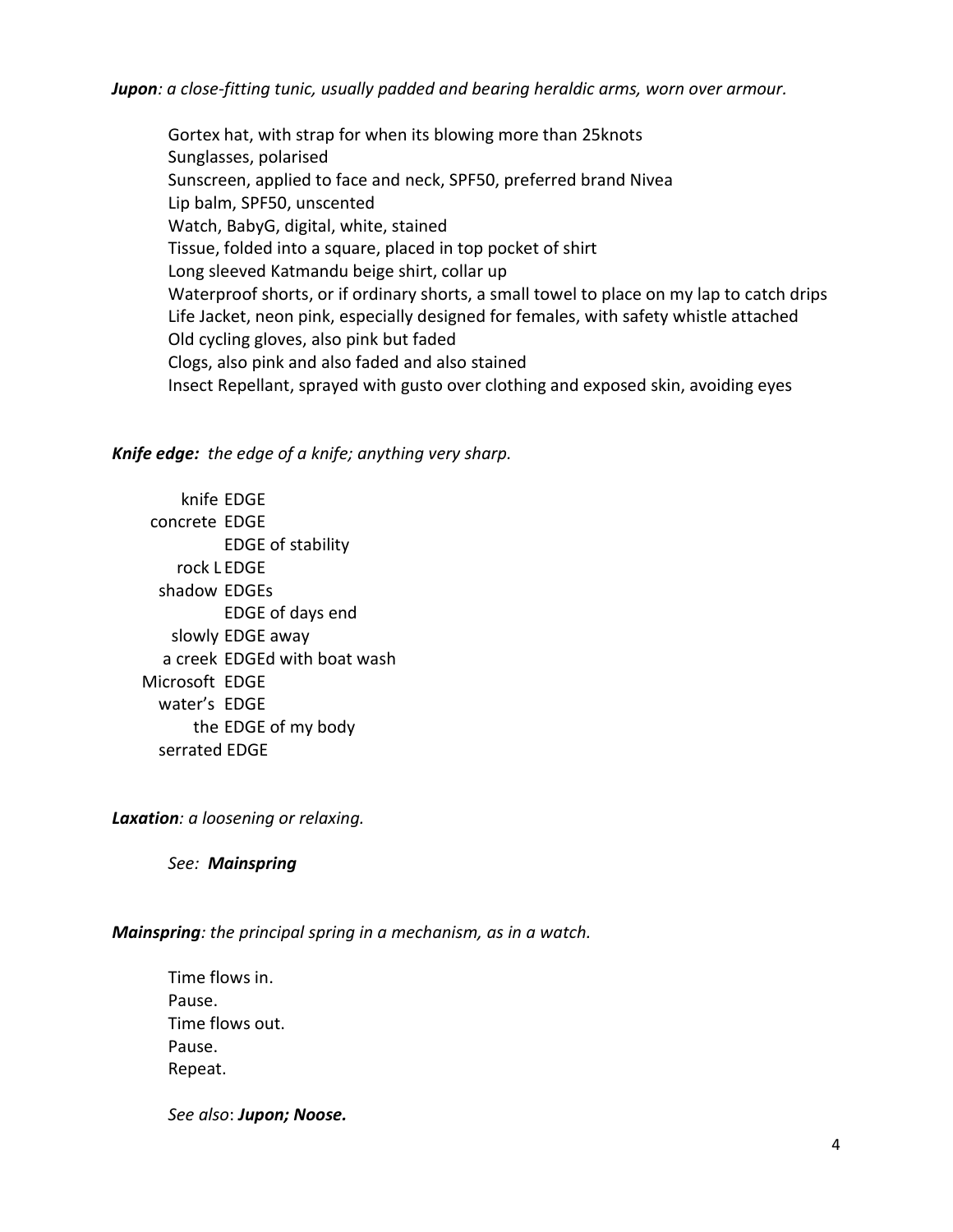*Noose: a loop with a running knot, as in a snare, lasso, hangman's halter.*

What if I was kayaking in the movie 'Groundhog Day'?

The same time. The same place. The same direction. The same reason. The same distance. The same clothes. The same distractions. The same eyes.

What would be different?

Different tide. Different birds. Different fish. Different waves. Different clouds. Different winds. Different mood. A different perspective.

*See also: Voltmeter*

*Obloquy: the discredit or disgrace resulting from public blame or revilement.*

I wonder…. how did the toadfish get its name? Genetically it's got nothing in common with a toad or a frog. It's a fish. Although…. toads start out like fish - tadpoles swim like fish, maybe more like paddling from side to side than swimming. A toadfish *does* have some toad-like features – a bit ugly with a squashed in face. Blotchy like a brown hyena. Spiney, ugh. Poisonous. Interesting fact: the toadfish is also known as a 'dogfish', which isn't flattering to dogs. Well, most dogs anyway because a toadfish is *not* a labradoodle.

*Pencil-sharpener: any device, usually containing a blade, used for sharpening the point of a pencil.*

On the difficulty of notetaking in a kayak –

The paper gets soggy because my gloves are wet The 2B pencil has disappeared into the bottom of the drybag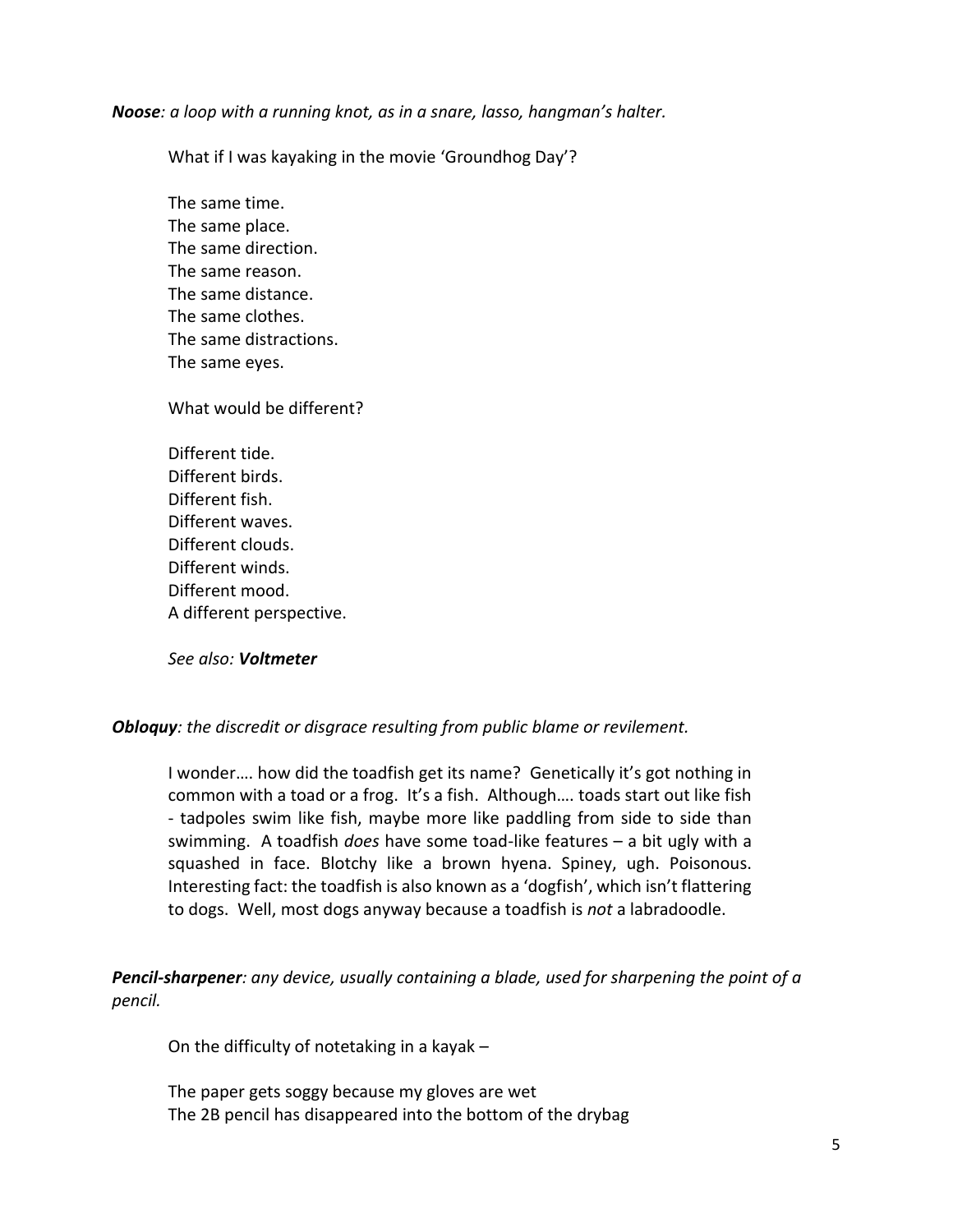A mosquito is buzzing around my face The pencil lead breaks (and I don't have a sharpener) All the pages in my notebook are full The biro won't work because the paper is wet The kayak gets caught by the current and surges towards a large snag The resting cormorant flies away upon approach C.'s kayak is disappearing into the distance, around a corner The paddle (balancing on top of the kayak to keep my hands free) falls into the water The mobile phone in my pocket rings and rings and rings The great thought I had a moment ago ……?

*Quarry: an excavation or pit usually open to the air from which building stone, slate, or the like is obtained by cutting, blasting etc; an animal or bird hunted or pursued.*

I retreat to the shadows under the mangrove clouds clouds of salt-laden air sultry, sticky on skin skin inhaling the haziness of frozen clock hands hands plunging into mesmeric thick water water swirling around, caressing the kayak stroking stroking like a predator smothering its prey.

*See also: Noose*

*Raw: uncooked; painfully open as a sore, wound; crude in quality or character; ignorant or untrained; brutally or grossly frank.*

Eight things I need to improve on when kayaking –

- 1. Executing a 3-point turn in a narrow creek with less than 30 paddle strokes
- 2. Entering and exiting the kayak gracefully *(See also: Interfold)*
- 3. Remembering which way up the paddle goes without C. having to point it out, *again*
- 4. Looking like a professional when a racing kayak sprints past like a sleek greyhound
- 5. Staying calm and cool in soppy muddy shorts after I've landed on my butt in front of an audience at the boat ramp *(See also: Obloquy)*
- 6. Smiling and pretending to enjoy myself when the current is against the wind, *again*
- 7. Ducking my head quickly when approaching low overhanging branches
- 8. Balancing my paddle, notebook, pen, selfie stick, and slice of fruitcake all at once without dropping any of them in the water *(See also: Pencil-sharpener)*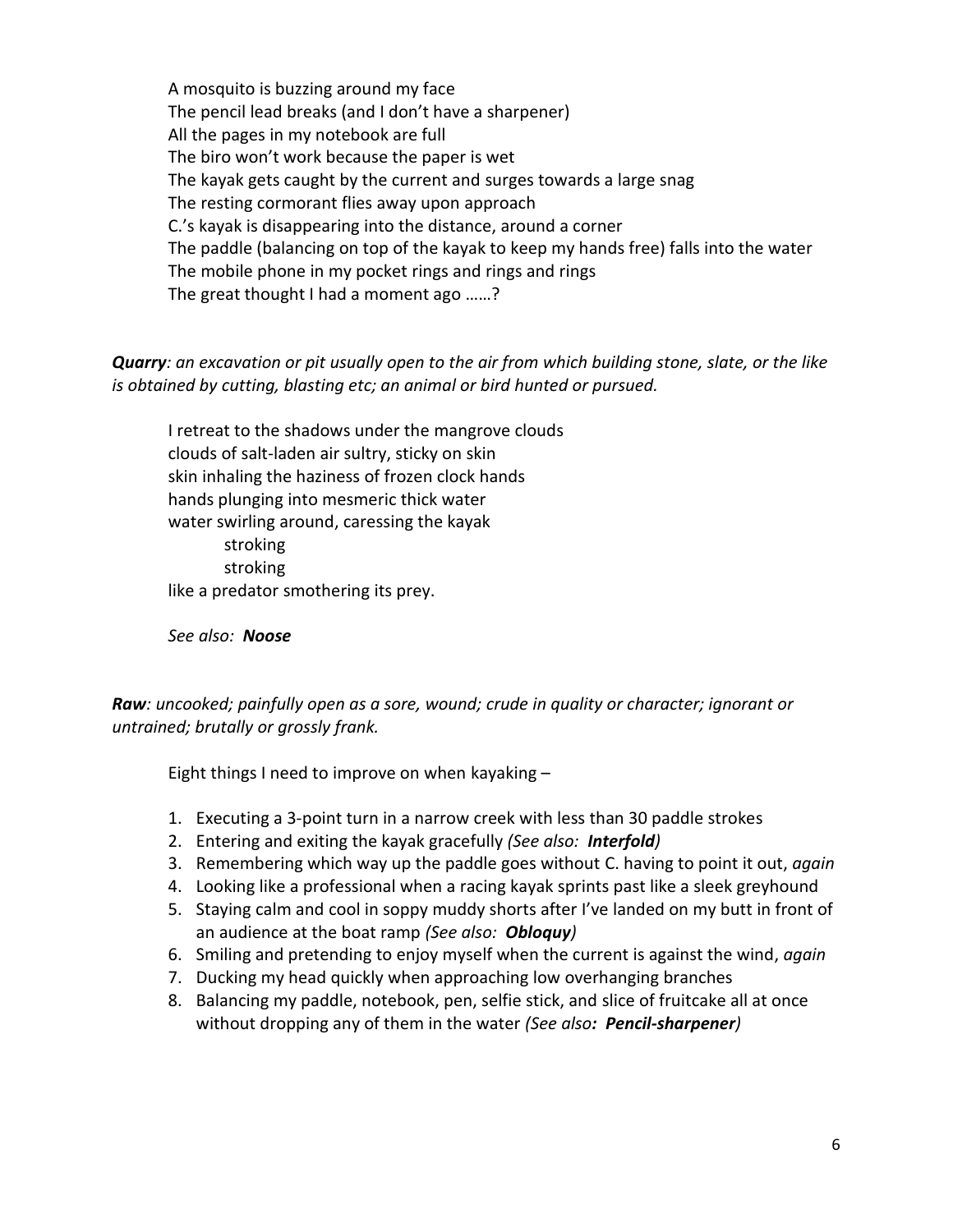*Salt-lick: a place to which wild animals resort to lick salt occurring naturally there.*

bottles, empty of taste the pervasiveness of grease and oil on soiled rags fish tail trophies withered on the brick wall fishing rods languishing in the rafters a scum of salt and silt entrenched in timber ragged cobwebs clogging corners jars, barren and aimless thawed fish frames hanging heavy in grey lace curtains jumbled rope and dismembered floats alvey reels abandoned in a wooden crate faded wit chalked onto a concrete post size 11 black rubber thongs, worn, crumbling, crumbling

*See also: Hoard*

*Teehee: the sound of a tittering laugh; a titter; a snigger.*

It dangles its melody from the mangrove canopy. It rushes over the creek's surface, racing to the other side. It gurgles and pops and bubbles up the busyness of crustaceans. It cleaves it's nails down a chalkboard. It seeps into the corners of beached crab pots. It hurries. It saunters. It plunges into dark recesses. It snags on buttress roots, sprinkling itself like fairy dust over the thick mud. It struggles against the tide of traffic noise. It inhales the decay of fallen leaves trapped amongst the peg roots. It howls. It broods. It flickers and glistens until the sun retreats, then settles amongst waning reflections.

*Urn: a kind of vase, of various forms; for holding the ashes of the dead after cremation.*

My casuarina skeleton lies like a bridge connecting creek water to eroded bank, my strength devoured by the hunger of a full moon surge, my roots parched and shriveled, straining against the ash of salt-laden air holding both my breath and reclamation.

*- I will return to the earth one day*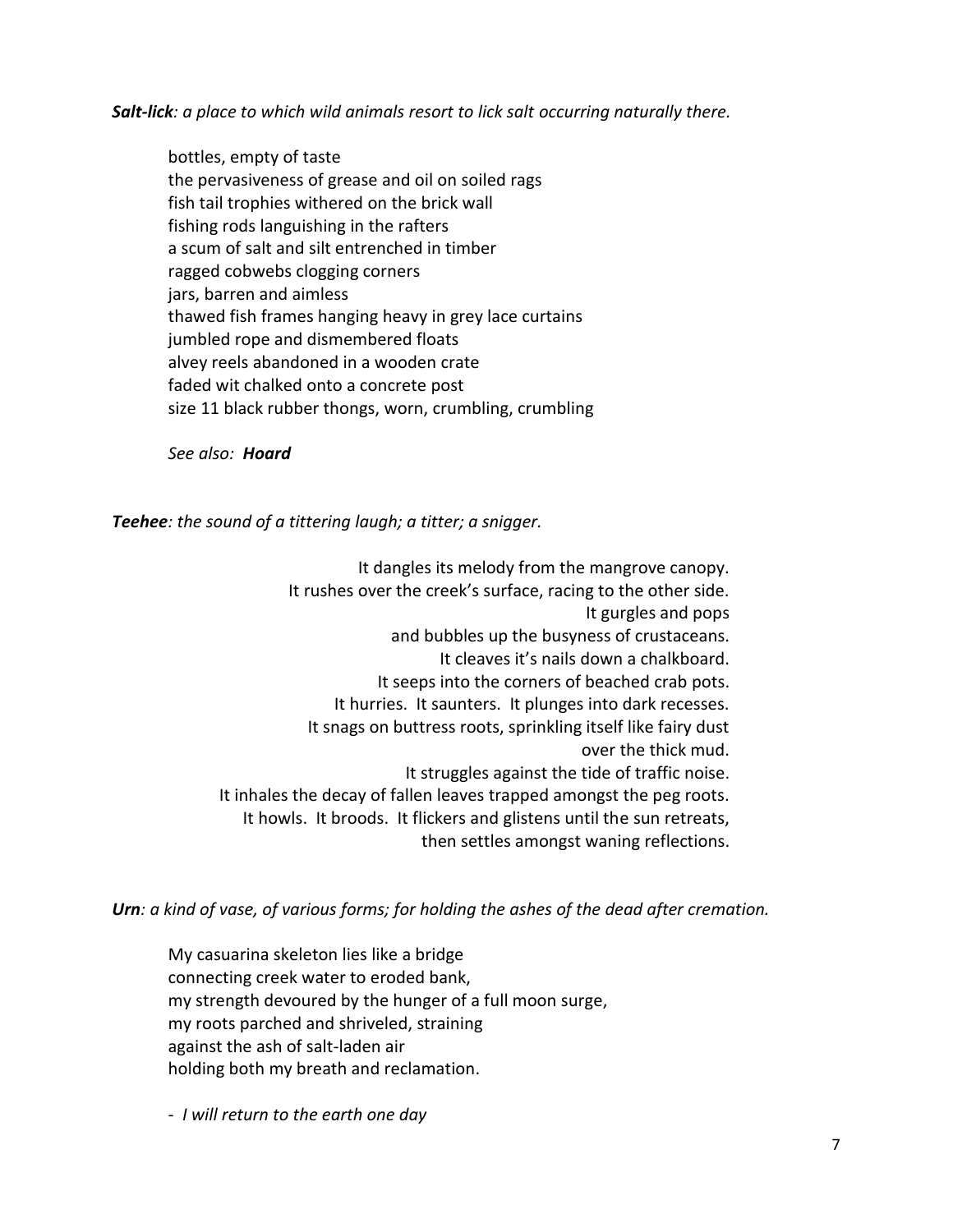*Voltmeter: an instrument for measuring the voltage between two points.*

Point A – fold into kayak and push off from sandbank near boat ramp Point B – unfold onto sandbank near boat ramp

*Winnow: to free (grain etc) from chaff, refuse particles etc, by means of wind or driven air; to blow upon as wind does.*

Today - Northerly 20 to 25 knots, reaching up to 30 knots during the afternoon. Tomorrow - Northerly 20 to 30 knots. Inshore winds up to 10 knots lighter during the early morning. The chance of a thunderstorm.

*See also*: *Jupon*

*X: the 24th letter of the English alphabet; a term often used to designate a person, thing, agency, factor, or the like, whose true name is unknown or withheld.*

The twenty-fourth letter of the alphabet. The twenty-fourth time you didn't share your thoughts with me. The twenty-fourth plastic bottle caught on the outgoing tide. The twenty-fourth birthday that should have been my twenty-first. The twenty-fourth time I've smiled when remembering the leaping mullet. The twenty-fourth time I've touched the clouds from my kayak. The twenty-fourth elbow-slapper. The twenty-fourth balloon that has burst. The twenty-fourth mouthful of fish cake I've stashed in my shirt pocket.

*See also: Raw*